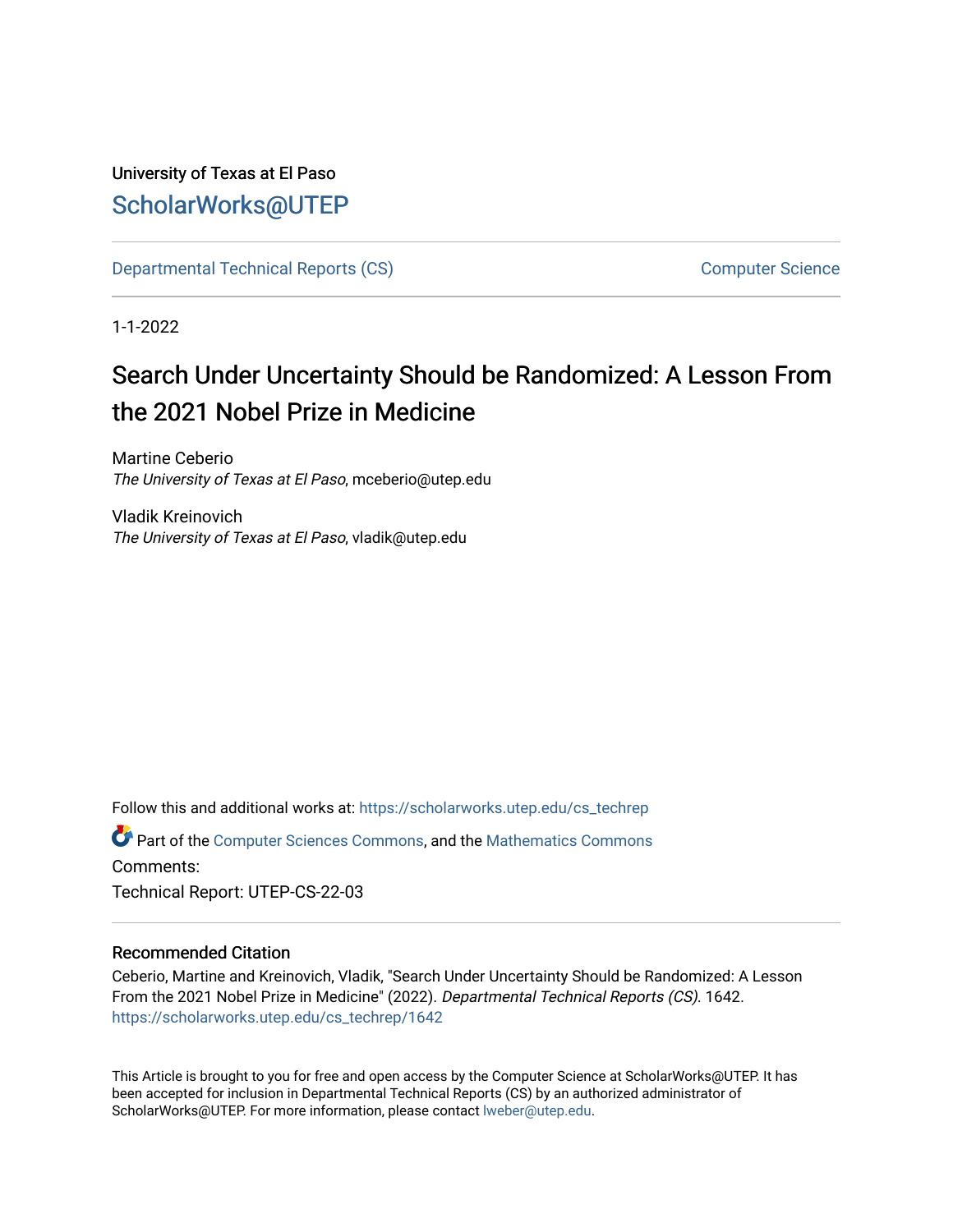# Search Under Uncertainty Should be Randomized: A Lesson From the 2021 Nobel Prize in Medicine  $\star$

Martine Ceberio and Vladik Kreinovich[0000−0002−1244−1650]

Department of Computer Science University of Texas at El Paso, El Paso, TX 79968, USA {mceberio,vladik}@utep.edu https://martineceberio.fr/ https://www.cs.utep.edu/vladik/longvita.html

Abstract. In many real-life situations, we know that one of several objects has the desired property, but we do not know which one. To find the desired object, we need to test these objects one by one. In situations when we have no additional information, there is no reason to prefer any testing order and thus, a usual recommendation is to test them in any order. This is usually interpreted as ordering the objects in the increasing value of some seemingly unrelated quantity. A possible drawback of this approach is that it may turn out that the selected quantity is correlated with the desired property, in which case we will need to test all the given objects before we find the desired one. This is not just an abstract possibility: this is exactly what happened for the research efforts that led to the 2021 Nobel Prize in Medicine. To avoid such situations, we propose to use randomized search. Such a search would have cut in half the multi-year time spent on this Nobel-Prize-winning research efforts.

Keywords: Search under uncertainty · Randomized search · 2021 Nobel Prize in Medicine

## 1 Formulation of the Problem

#### 1.1 Search under uncertainty: a general problem

In many practical situations, we strongly suspect that one of several objects satisfies the desired property, but we do not know which one – and we have

<sup>⋆</sup> This work was supported in part by the National Science Foundation grants 1623190 (A Model of Change for Preparing a New Generation for Professional Practice in Computer Science), and HRD-1834620 and HRD-2034030 (CAHSI Includes), and by the AT&T Fellowship in Information Technology.

It was also supported by the program of the development of the Scientific-Educational Mathematical Center of Volga Federal District No. 075-02-2020-1478, and by a grant from the Hungarian National Research, Development and Innovation Office (NRDI).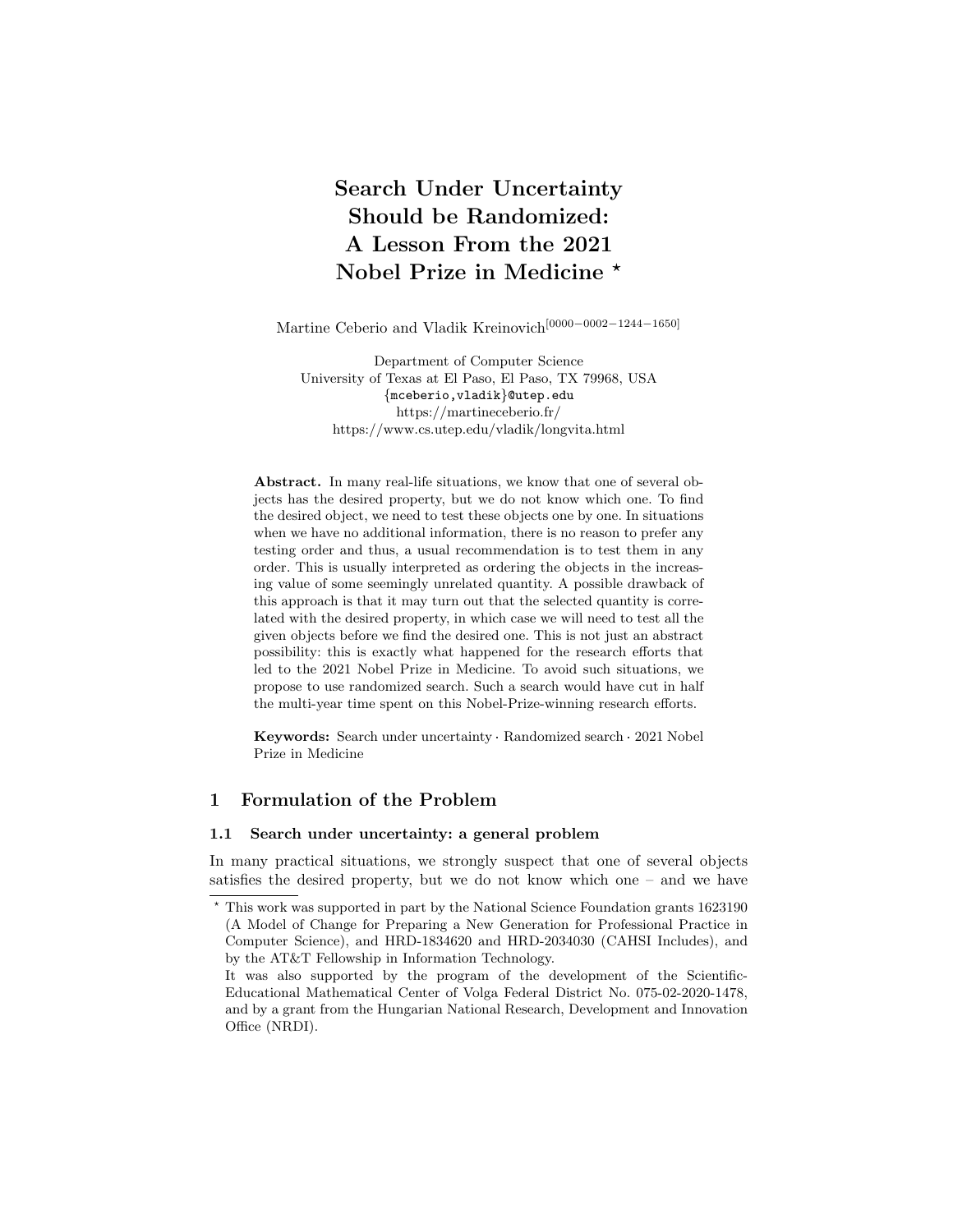no reason to assume that some of these objects are more probable to have the desired property. To find the desired object, we must therefore try all the objects one by one until we find the object that has the desired property. Once we have found the desired object, we can stop the search.

In some situations, checking the desired property is very time- and/or resourceconsuming. It is therefore desirable to minimize the number of such checks. So, a natural question is: in what order should we test the given objects?

#### 1.2 What is known

In this situation, we know the following (see, e.g., [1]):

- The best situation is when the very first object that we check has the desired property. In this case, we only need a single check.
- The worst situation is when the very last object that we check has the desired property – or even none of the tested objects has the desired property. In this situation, we need to perform n checks, where n is the number of objects.

It is also possible to compute the average number of checks. Indeed, since we have no reason to believe that some objects are more probable to satisfy the desired property, it is reasonable to assume that each object has the exact same probability that this object has the desired property. This ideas – going back to Laplace – is known as the *Laplace Indeterminacy Principle*; see, e.g., [4].

Under this assumption:

- with probability  $1/n$ , the first object has the desired property, so we will need only 1 check;
- with probability  $1/n$ , the second object has the desired property, so we will need 2 checks;
- $\ldots$ , and
- with probability  $1/n$ , the last object has the desired property, so we will need n checks.

The average number of checks is therefore equal to

$$
\frac{1}{n} \cdot (1 + 2 + \ldots + n) = \frac{1}{n} \cdot \frac{n \cdot (n+1)}{2} = \frac{n+1}{2}.
$$

#### 1.3 The usual (seemingly reasonable) recommendation

We have no information about the objects, we do not know which objects are more probable to be desired and which are less probable.

From this viewpoint, it seems like we cannot make any recommendation about the order of testing, so any order should be OK.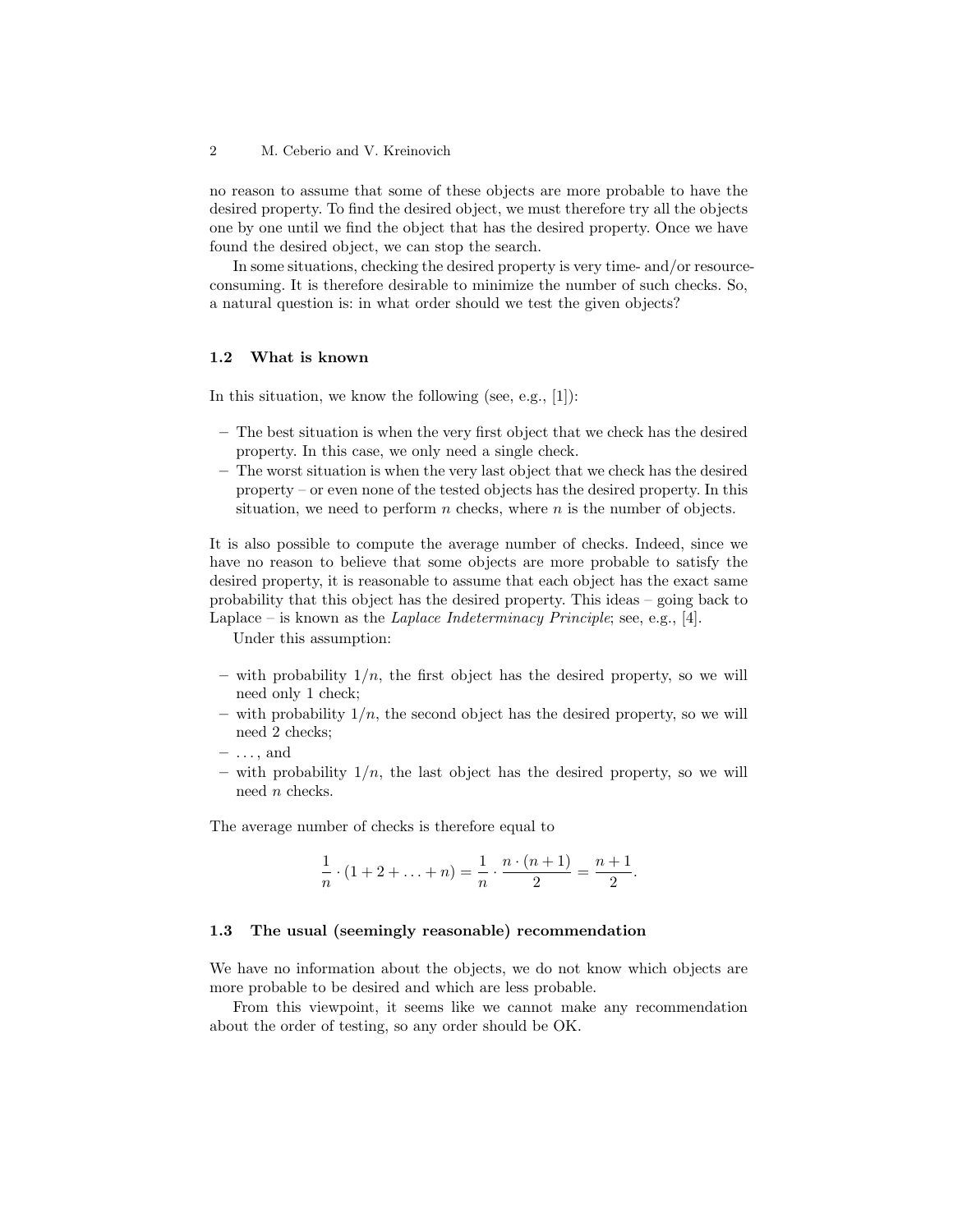#### 1.4 What we do in this paper

In this paper, we argue that this usual recommendation is somewhat misleading, and that in situations of uncertainty, it is better to use randomized order.

This will not be just a theoretical conclusion – we show that following the new recommendation would have sped up the research that led to the 2021 Nobel Prize in Medicine.

#### 2 Analysis of the Problem and the New Recommendation

#### 2.1 How people usually interpret the "any order" recommendation

When people read "any order", they usually follow some seemingly unrelated order – e.g., alphabetic order of the objects' names or order by using the values of some seemingly unrelated quantity of different objects.

#### 2.2 Sometimes, this works, but sometimes, it doesn't

If the quantity used in ordering is really unrelated to the property that we want to test, then this interpretation works well. However, since we know nothing about the desired property, it could be that the quantity used in the ordering is actually correlated with the desired quantity.

And if this correlation is positive, and we sort the objects in the increasing order of the selected quantity, then the desired object will be the last one  $-$  i.e., we arrive at the worse-case situation.

Of course, in this case, if we sort the objects in the decreasing order of the selected quantity, then we arrive at the best-case situation: we will pick the desired object right away or at least almost right away. So maybe it makes sense to try first the first and the last objects in the selected order, then the second and the last but one, etc.? This would cover both the cases of positive and negative correlation, but what if the dependence of the desired quality on the selected quantity is quadratic, with the maximum for the midpoint value? In this case, we again arrive at the worst-case situation.

How can we avoid this?

#### 2.3 Natural idea

Since ordering by a fixed quantity may lead to the worst-case situation, a natural idea is not to use any deterministic approach, not to use any quantity to sort the objects, but to use random order. In other words:

- $-$  as a first object to test, we select any of the n given objects, with equal probability  $1/n$ ;
- if the first selected object does not satisfy the desired property, then, for the second checking, we select any of the remaining  $n - 1$  objects with equal probability  $1/(n-1)$ ;
- if the second selected objects does not satisfy the desired property either, then, for the third checking, we select any of the remaining  $n-2$  objects with equal probability  $1/(n-2)$ , etc.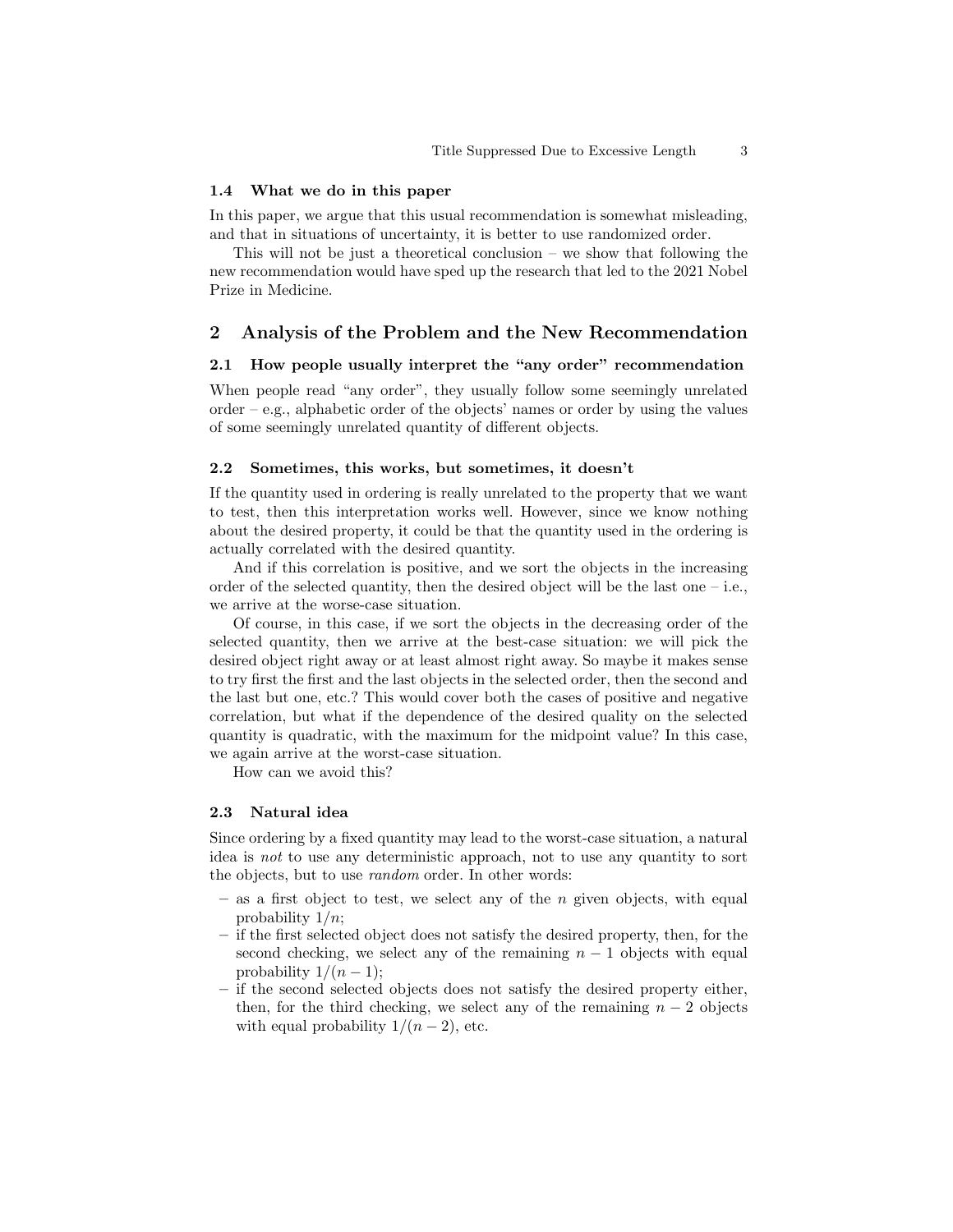4 M. Ceberio and V. Kreinovich

#### 2.4 How many checks will we need if we follow this recommendation

Under such random order, the average number of checks is equal to  $(n+1)/2$ this follows from the same argument that we had before.

It is possible that we will get into the worst-case situation, but the probability of this happening is the probability that the desired object will be the last in the random order – i.e.,  $1/n$ . For large n, this probability is very small.

#### 2.5 But is all this really important?

Theoretically, the new recommendation is reasonable, but a natural question arises: how important is the difference between this new recommendation and the usual one?

In the next section, we show that this difference is not purely theoretical: namely, we show that following the new recommendation would have sped up the research that led to the 2021 Nobel Prize in Medicine.

### 3 Case Study

#### 3.1 Research that led to the Nobel Prize

The 2021 Nobel Prize in Physiology or Medicine was awarded to Dr. David Julius and Dr. Ardem Patapoutian who discovered receptors for temperature and touch; see, e.g.,  $[2, 3, 5, 6, 8]$ . In this research, first, they identified 72 genes as potential sensors of mechanical force. To find out which of these genes is a receptor for touch, they silenced each of these genes one by one and checked whether the cells would still react to poking.

Interestingly, when they silences each of the first 71 genes in their ordering, the cell was still reacting to touch. It was only when they silenced ("switched of") the last, 72nd gene, that they saw that the reaction to poking disappeared – which showed that this gene was a receptor for touch.

It is not easy to switch off a gene, so this research took several years.

#### 3.2 How this research could be sped up

Clearly, in this study, the researchers hit what we described as the worst-case situation, when the quantity selected for ordering was correlated with the desired quality.

If instead of selecting a deterministic order, they would have used a random order, they would, on average, have cut the number of tests – and thus, the research duration – in half, with the probability of encountering the worst-case situation as small as  $1/72 \approx 1.5\%$ .